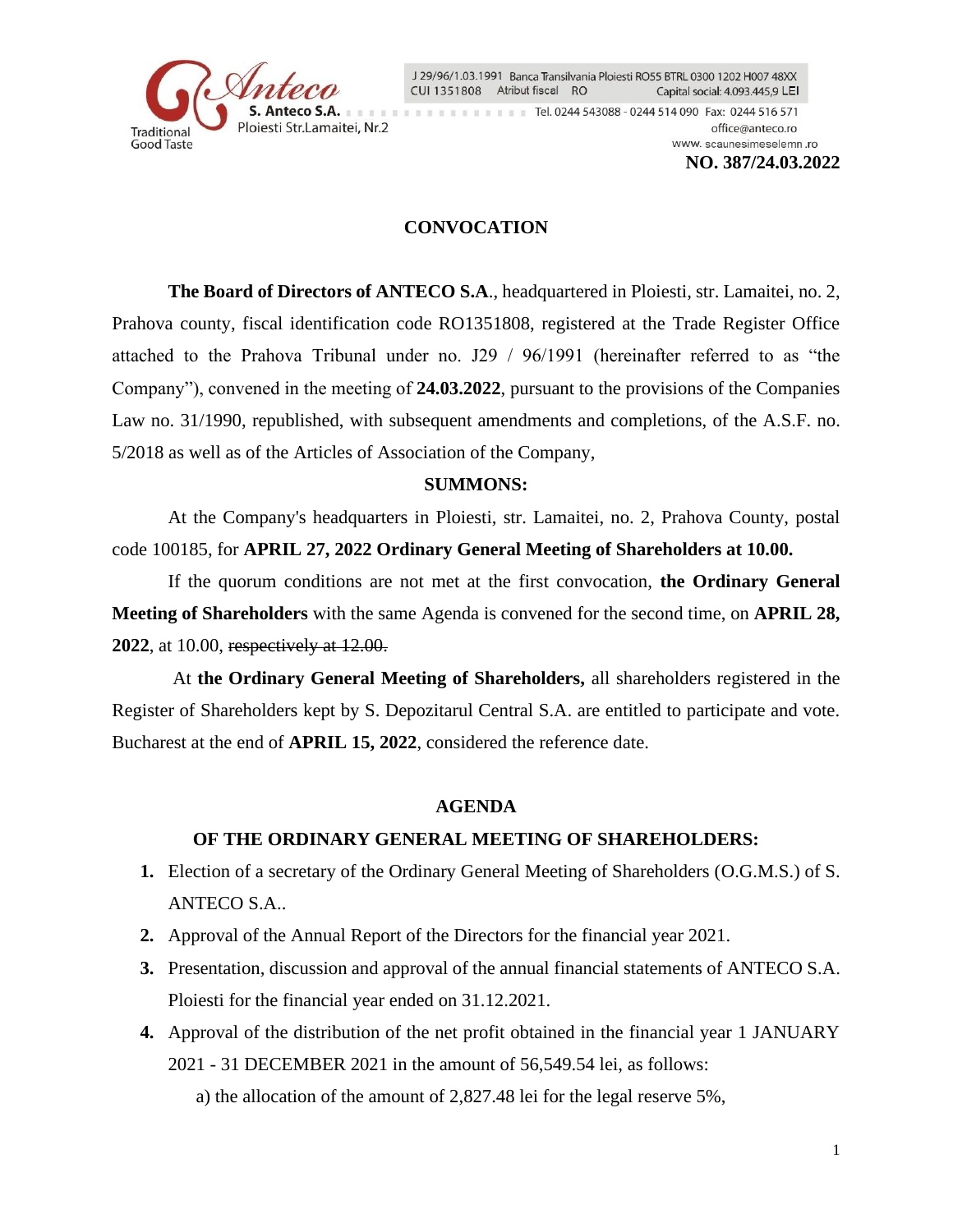

b) the partial coverage of the loss from 2016 with the amount of 53,722.06 lei.

- **5.** Approval of the discharge of the members of the Board of Directors of ANTECO S.A. Ploiesti for the financial year 2021.
- **6.** Takes note of the Report of the independent financial auditor S. ANGHEL, POPESCU CONSULTING S.R.L. for the financial year 2021.
- **7.** Approval of the Company's Investment Plan for 2022.
- **8.** Approval of the Company's Revenue and Expenditure Budget for 2022.
- **9.** Approves the Regulations regarding the procedure for holding and organizing the General Meeting of Shareholders.
- **10.** Approval of the conclusion of a Contract with a financial audit firm for the financial years 2022 and 2023. The offers will be submitted no later than 15.04.2022.
- **11.** Approval of the remuneration of the directors of the Company for the financial year 2022 in the amount of 1,000 lei net per month / member and the general limits of the additional remunerations for the directors of the Company, as presented in the Note to the shareholders.
- **12.** Approval of the Remuneration Policy of the Company's directors (administrators and directors), in accordance with the provisions of art. 106 of Law 24/2017 on issuers of financial instruments and market operations.
- **13.** Establishing the date of **May 17, 2022** as the registration date for the identification of the shareholders affected by the effects of the Ordinary General Meeting of Shareholders, and the date of **May 16, 2022** as "ex date".
- **14.** Empowerment of Mr. Vasioiu Gheorghe, The President of the Board of Directors of the Company to conclude and / or sign on behalf of the Company and / or the shareholders of the Company the decisions adopted by this Extraordinary General Meeting of Shareholders and Ms. Draghici Adriana, Economic Director of the Company to carry out all legal formalities (in relations with the Trade Register Office, the Official Gazette, ASF, BVB, the Central Depository, etc ..) for registration, publicity, opposability, execution and publication of these adopted decisions, both with the possibility of subcontracting by third parties.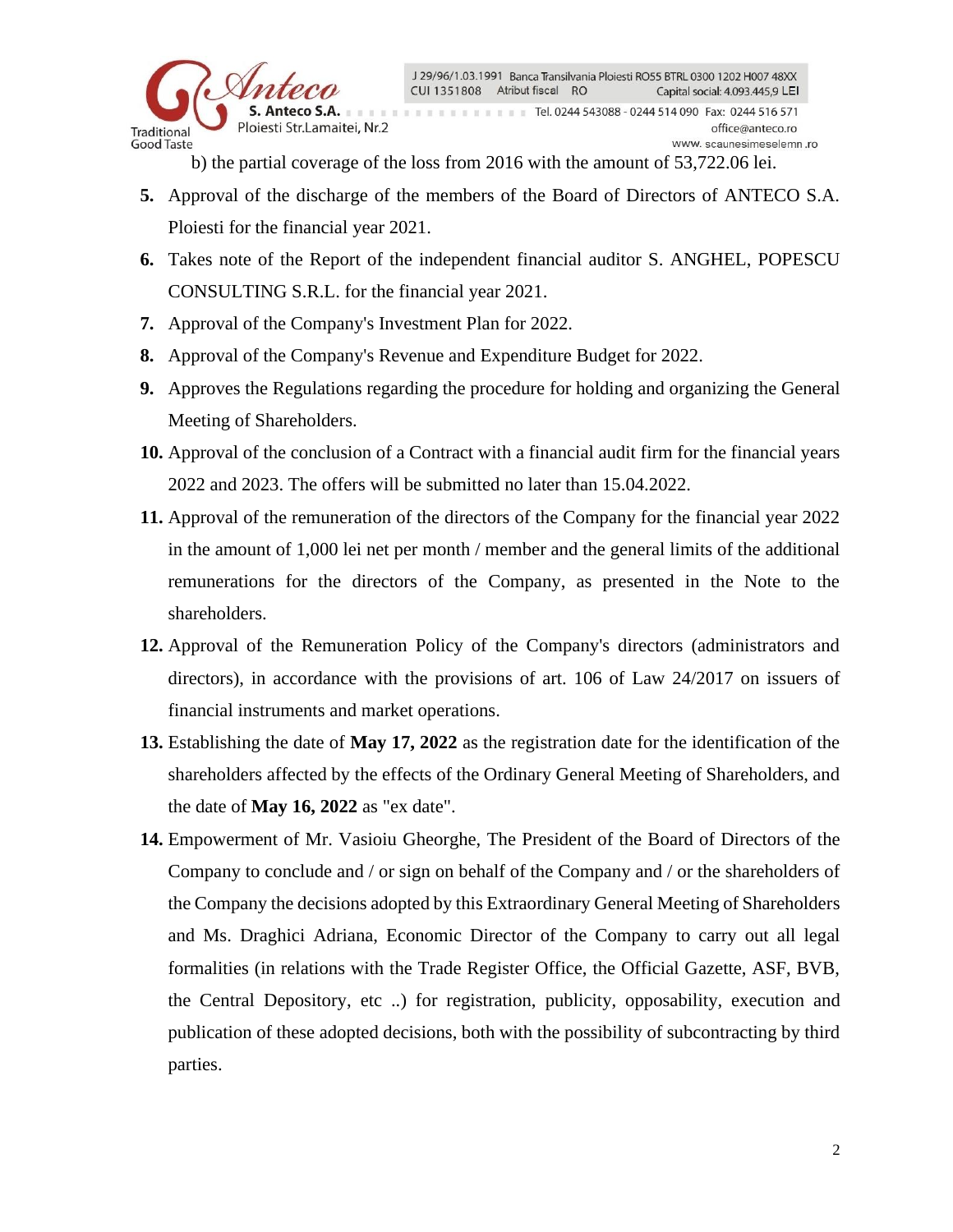

J 29/96/1.03.1991 Banca Transilvania Ploiesti RO55 BTRL 0300 1202 H007 48XX CUI 1351808 Atribut fiscal RO Capital social: 4.093.445,9 LEI Tel. 0244 543088 - 0244 514 090 Fax: 0244 516 571 office@anteco.ro www.scaunesimeselemn.ro

Informative documents regarding the Agenda of the O.G.M.S. will be available starting with

**MARCH 25, 2022,** on working days, at the registry office of the Company's registered office located in Ploiesti, str. Lamaitei, no. 2, Prahova County and in electronic format on the Company's website at [http://www.scaunesimeselemn.ro/index.php?p=8.](http://www.scaunesimeselemn.ro/index.php?p=8) Shareholders may receive, upon request, copies of the documents relating to the items included in the agenda of the O.G.M.S.

One or more shareholders representing, individually or together, at least 5% of the share capital of the Company, may request by a request addressed to the Board of Directors of the Company the introduction of additional items on the O.G.M.S. Agenda, and to present draft decisions for the items included or proposed to be included on the O.G.M.S. Agenda, within 15 days from the publication of the Convening Notice in the Official Gazette.

Proposals for the introduction of new items on the Agenda shall be accompanied by a justification and / or a draft decision proposed for adoption. Proposals for the introduction of new items on the agenda of the O.G.M.S. and justification and / or draft decisions for items included or proposed to be included on the O.G.M.S. will be:

a) sent by any form of courier with confirmation of receipt and registered at the Company's Registry, or sent by e-mail with the extended electronic signature incorporated according to Law no. 455/2001 regarding the electronic signature, at the address: office@anteco.ro until **APRIL 8, 2022**, at 10.00. Both modes of transmission must contain the statement written in clear and capital letters **"FOR O.G.M.S. FROM APRIL 27/28 2022- COMPLETE AGENDA PROPOSALS ".** b) in the case of individual shareholders, accompanied by copies of the identity documents of the shareholders (identity documents must allow the identification of shareholders in the Register of Shareholders of the Company kept and issued by Depozitarul Central S.A.), and in the case of shareholders legal entity copy of identity card the legal representative, together with the ascertaining certificate, in original or a copy conforming to the original, issued by the Trade Register or any other document, in original or a copy conforming to the original, issued by a competent authority of the state in which the shareholder is legally registered and which certifies the quality of legal representative, with a maximum of 3 months related to the date of publication of the O.G.M.S. Convener.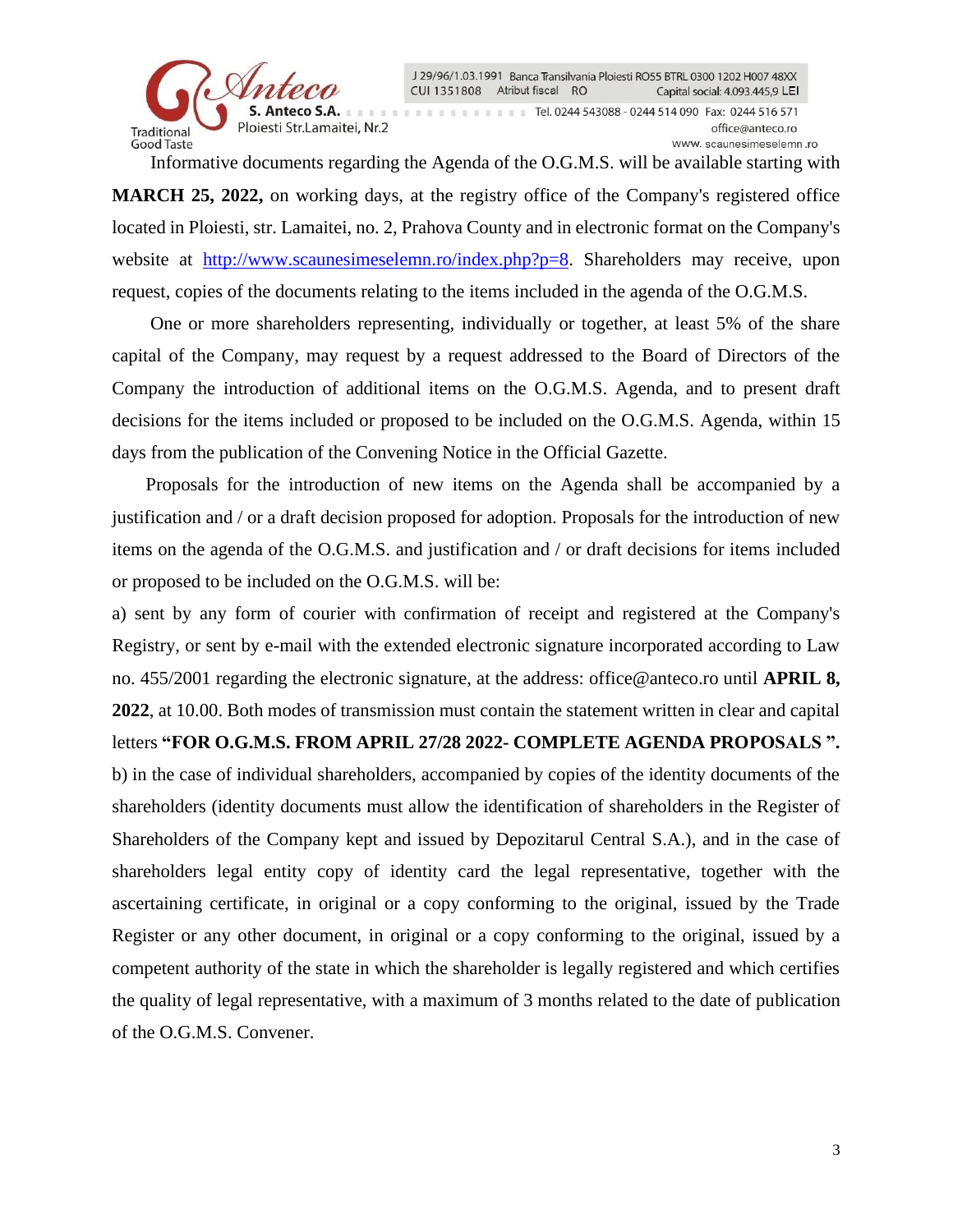

J 29/96/1.03.1991 Banca Transilvania Ploiesti RO55 BTRL 0300 1202 H007 48XX CUI 1351808 Atribut fiscal RO Capital social: 4.093.445,9 LEI Tel. 0244 543088 - 0244 514 090 Fax: 0244 516 571 office@anteco.ro www.scaunesimeselemn.ro

The documents attesting the quality of legal representative drawn up in a foreign language, other than English, will be accompanied by a translation, made by an authorized translator, in Romanian or English.

The shareholders of the Company may ask written questions, in Romanian or English, regarding the items on the O.G.M.S. Agenda. Written questions regarding the items on the O.G.M.S. Agenda. will be sent and registered at the Company's Registry by any form of courier with confirmation of receipt, or by e-mail at office@anteco.ro with the extended electronic signature incorporated according to Law no. 455/2001 regarding the electronic signature, **until APRIL 8, 2022,** at 10.00, with the written mention in clear and capital letters **"FOR O.G.M.S. FROM APRIL 27/28 2022 ".**

 The answers will be available on the Company's website at [http://www.scaunesimeselemn.ro/index.php?p=8.](http://www.scaunesimeselemn.ro/index.php?p=8) The Company's shareholders will send written questions regarding the items on the O.G.M.S. agenda, in the case of individual shareholders, accompanied by copies of the shareholders' identity documents (identity documents must allow the identification of shareholders in the Company's Shareholders Register kept and issued by Depozitarul Central S.A.), and in the case of shareholders legal entities of the copy of the identity card of the legal representative, together with the ascertaining certificate, in original or copy in accordance with the original, issued by the Trade Register or any other document, in original or in copy according to the original, issued by to a competent authority from the state in which the shareholder is legally registered and which certifies the quality of legal representative, with a maximum of 3 months of seniority compared to the date of publication of the O.G.M.S. Convener. The documents attesting the quality of legal representative drawn up in a foreign language, other than English, will be accompanied by a translation, made by an authorized translator, in Romanian or English.

Shareholders registered on the reference date **APRIL 15, 2022** in the Register of Shareholders of the Company kept and issued by Depozitarul Central S.A. may participate in the O.G.M.S. if you can vote:

i) staff - direct vote;

ii) by representative, with special or general power of attorney;

iii) by correspondence.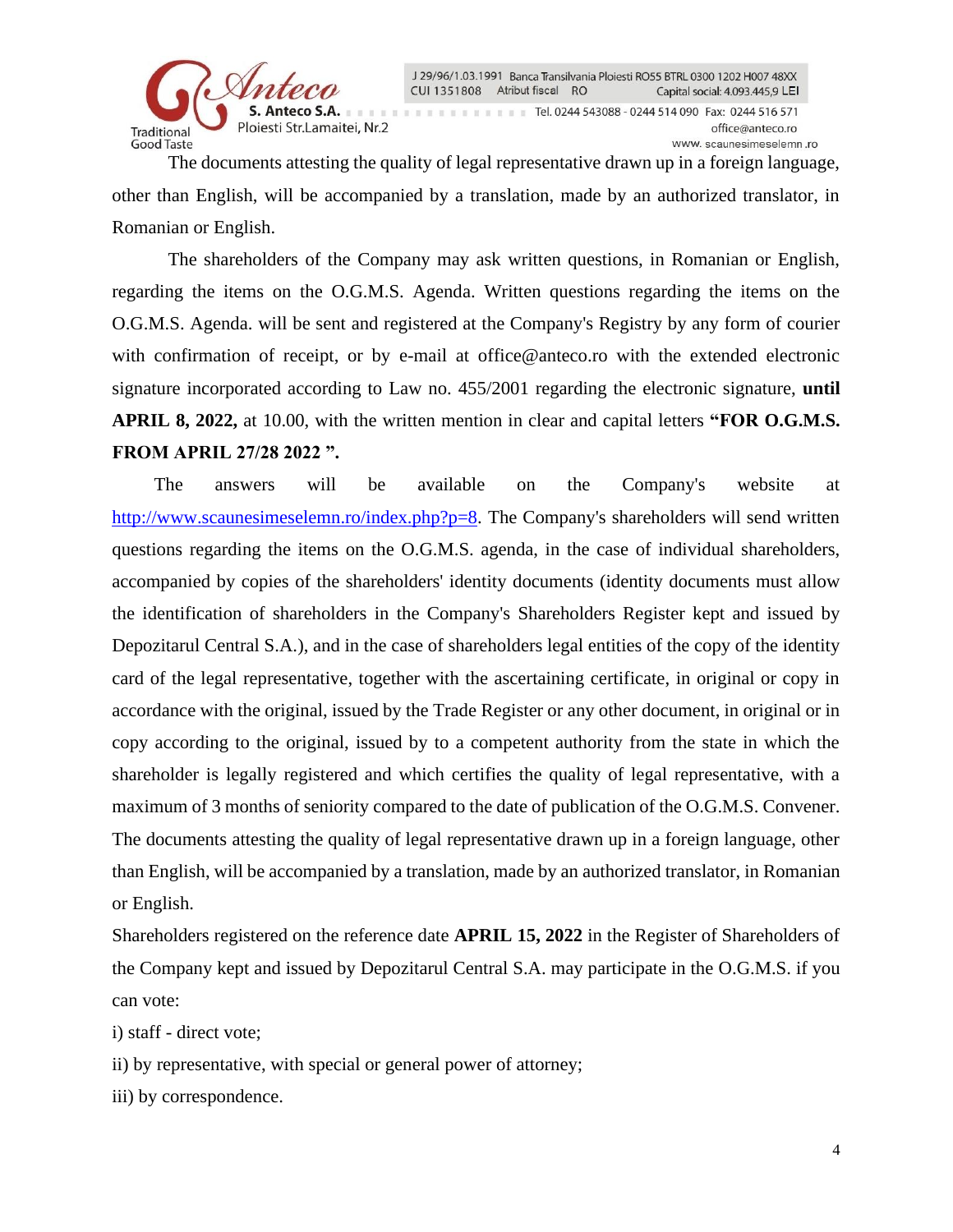

Special power of attorney form:

a) can be obtained, in Romanian and English, starting with **MARCH 25, 2022**, from the Company's Registry and from the Company's website [\(http://www.scaunesimeselemn.ro/index.php?p=8\)](http://www.scaunesimeselemn.ro/index.php?p=8);

b) it will contain the way of identifying the quality of shareholder and the number of shares held, as well as the mention of vote "for" or "against" or "abstention" of each issue subject to approval; c) will be completed by the shareholder in three copies: one for the shareholder, one for the representative and one for the Company.

The general power of attorney may be granted by the shareholder, as a client, only to an intermediary or a lawyer.

 The special and general powers of attorney will be sent, in original, in Romanian or English, by the shareholder to the Company's Registry, by any form of courier with confirmation of receipt until **APRIL 25, 2022**, at 10.00, in a sealed envelope, with the statement written in clear and capital letters "**FOR O.G.M.S. FROM APRIL 27/28 2022**", together with the copy of the shareholder's identity document (in the case of natural shareholders the identity document, respectively in the case of legal entities, the identity document of the legal representative) as the case may be, together with the ascertaining certificate, in original or copy conforming to the original, issued by the Trade Register or any other document, in original or in copy conforming to the original, issued by a competent authority of the state in which the shareholder is legally registered and attesting the quality of legal representative, with a seniority for a maximum of 3 months from the date of publication of the O.G.M.S. Convener.

If the representative is a credit institution that provides custody services and has a special power of attorney, it must be signed by the shareholder who will be accompanied, obligatorily, by a statement on his own responsibility given by the credit institution that received the power of attorney of representation, by special power of attorney, which should show that:

a) the credit institution provides custody services for the respective shareholder;

b) the instructions in the special power of attorney are identical to the instructions in the SWIFT message received by the credit institution to vote on behalf of the respective shareholder;

c) the special power of attorney is signed by the shareholder.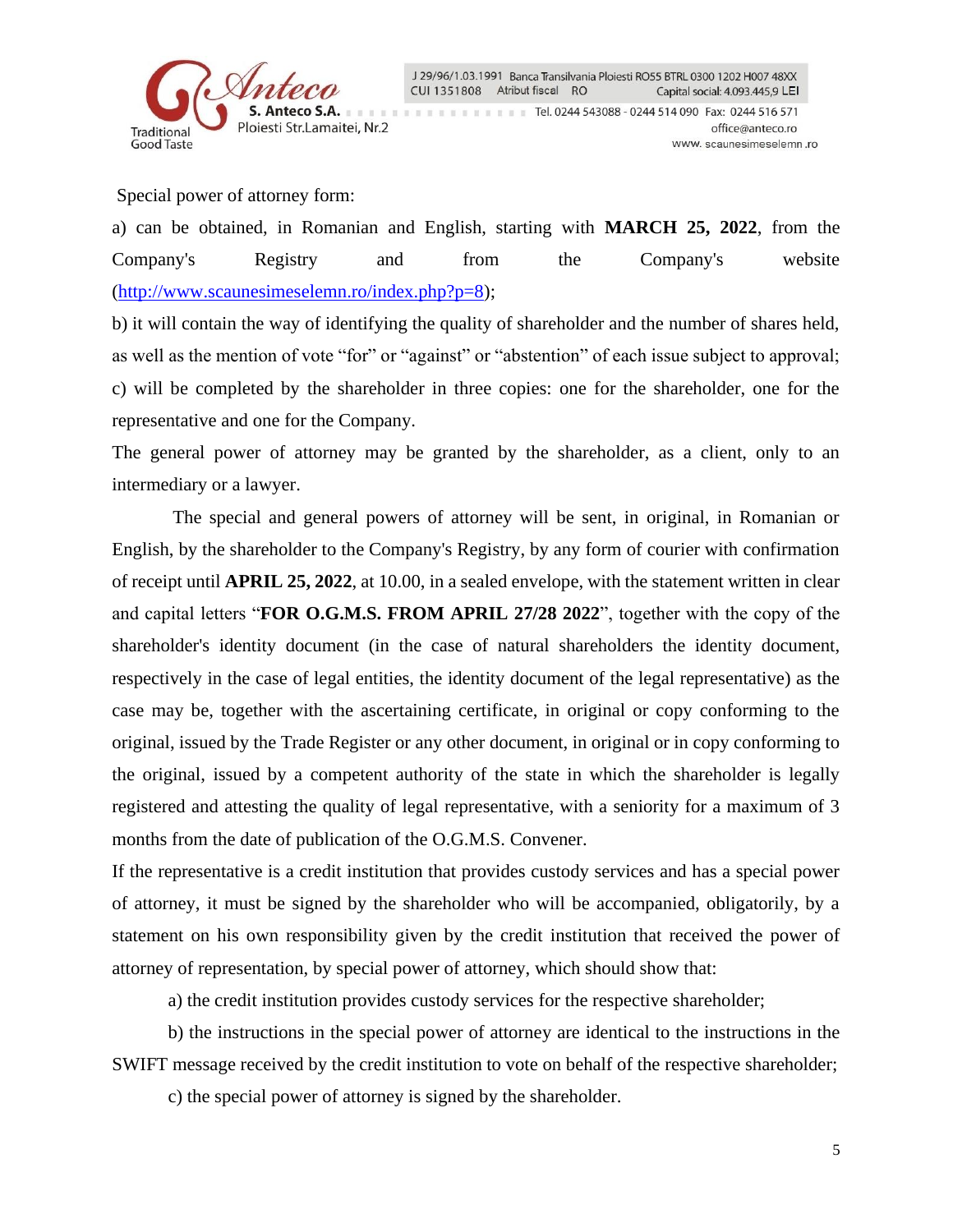

The special and general powers of attorney can also be sent by e-mail to the address: [office@anteco.ro](mailto:office@anteco.ro) with the extended electronic signature incorporated, according to Law no. 455/2001 regarding the electronic signature, so that they will be received no later than **APRIL 25, 2022**, at 10.00.

When completing the special and general powers of attorney, the shareholders must take into account the possibility of completing / updating the agenda, in which case these documents will be updated and made available no later than **APRIL 12, 2022,** at 10.00.

Access of shareholders entitled to participate in the A.G.O.A. is allowed by simply proving their identity as follows:

a) in the case of individual shareholders based on the identity document;

b) in the case of legal entities, based on the presentation of a copy of the ascertaining certificate or equivalent and of the identity document of the legal representative or, as the case may be, of the documents attesting the quality of legal representative of the legal entity;

c) in case of participation through a conventional representative, the documents provided in let. a) or b) to which is added the special or general power of attorney.

The quality of legal representative is proved by presenting a certificate, issued by the Trade Register (or by another institution with a similar authority in the country of residence of the shareholder foreign legal entity), in original or copy conforming to the original, with a seniority of 3 months from the date of publication of the O.G.M.S. Convener The documents certifying the quality of legal representative drawn up in a foreign language, other than English, will be accompanied by a translation, made by an authorized translator, in Romanian or English.

The shareholders of the Company have the possibility to vote by mail, before the O.G.M.S., by using the ballot form for voting by mail ("Ballot by mail").

Ballot by mail:

a) can be obtained, in Romanian and English, starting with **MARCH 25, 2022**, from the Company's Registry and from the Company's website <http://www.scaunesimeselemn.ro/index.php?p=8>

b) it will contain the way of identifying the quality of shareholder and the number of shares held, as well as the mention of vote "for" or "against" or "abstention" of each issue subject to approval.